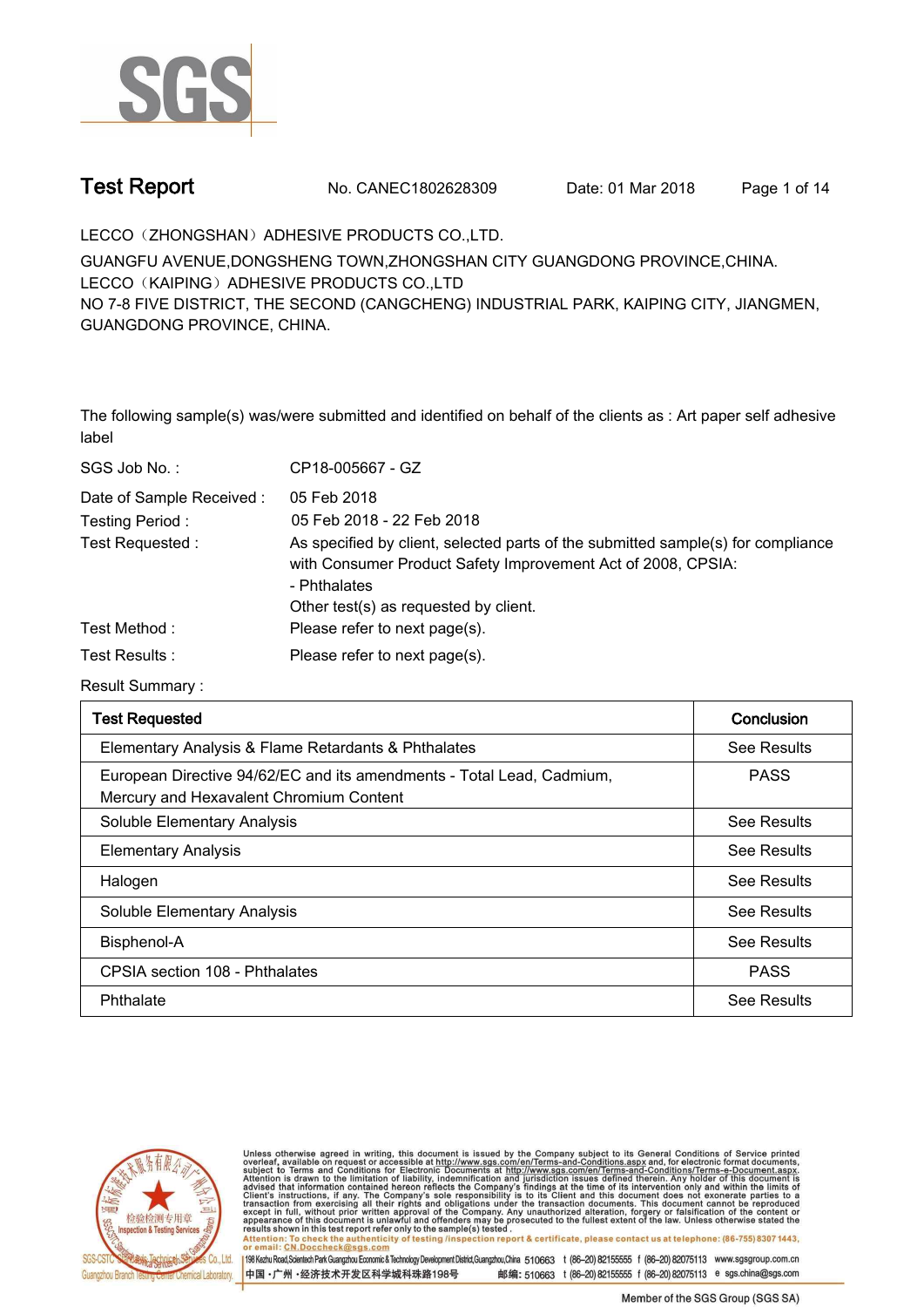

**Test Report. No. CANEC1802628309 Date: 01 Mar 2018. Page 2 of 14.**

Signed for and on behalf of SGS-CSTC Standards Technical Services Co., Ltd. Guangzhou Branch.

Echo Yeung

**Echo Yeung. Approved Signatory. . .**



Unless otherwise agreed in writing, this document is issued by the Company subject to its General Conditions of Service printed<br>overleaf, available on request or accessible at http://www.sgs.com/en/Terms-and-Conditions.asp Attention: To check the authenticity of testing /inspection report & certificate, please contact us at telephone: (86-755) 8307 1443,<br>Attention: To check the authenticity of testing /inspection report & certificate, please

198 Kezhu Road,Scientech Park Guangzhou Economic & Technology Development District,Guangzhou,China 510663 t (86-20) 82155555 f (86-20) 82075113 www.sgsgroup.com.cn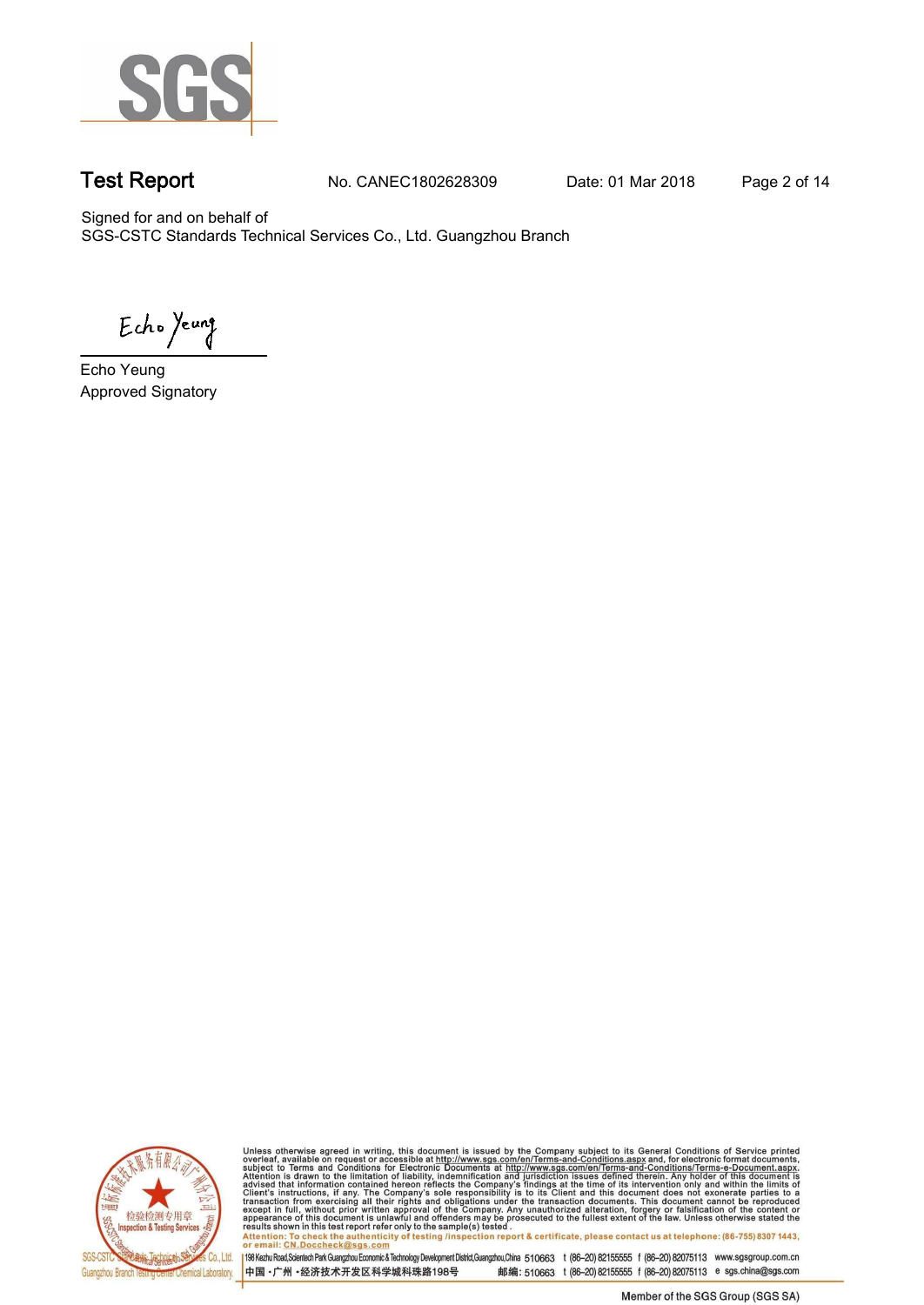

**Test Report. No. CANEC1802628309 Date: 01 Mar 2018. Page 3 of 14.**

**Test Results :.**

**Test Part Description :.**

| Specimen No.    | SGS Sample ID    | Description                                                        |
|-----------------|------------------|--------------------------------------------------------------------|
| SN <sub>1</sub> | CAN18-026283.004 | White adhesive sheet A+White adhesive sheet B+White adhesive sheet |
|                 |                  |                                                                    |

**Remarks :**

 **(1) 1 mg/kg = 0.0001%**

 **(2) MDL = Method Detection Limit**

 **(3) ND = Not Detected ( < MDL )**

 **(4) "-" = Not Regulated**

# **Elementary Analysis & Flame Retardants & Phthalates.**

**Test Method :. With reference to IEC 62321-4:2013+A1:2017, IEC62321-5:2013, IEC62321-7-2:2017 , IEC 62321-6:2015 and IEC62321-8:2017, analyzed by ICP-OES , UV-Vis and GC-MS ..**

| Test Item(s)               | Limit                    | <u>Unit</u> | <b>MDL</b>     | 004       |
|----------------------------|--------------------------|-------------|----------------|-----------|
| Cadmium (Cd)               | 100                      | mg/kg       | $\overline{c}$ | <b>ND</b> |
| Lead (Pb)                  | 1000                     | mg/kg       | 2              | <b>ND</b> |
| Mercury (Hg)               | 1000                     | mg/kg       | 2              | ND        |
| Hexavalent Chromium (CrVI) | 1000                     | mg/kg       | 8              | <b>ND</b> |
| Sum of PBBs                | 1000                     | mg/kg       |                | <b>ND</b> |
| Monobromobiphenyl          |                          | mg/kg       | 5              | <b>ND</b> |
| Dibromobiphenyl            | -                        | mg/kg       | 5              | ND        |
| Tribromobiphenyl           | -                        | mg/kg       | 5              | ND        |
| Tetrabromobiphenyl         | $\overline{\phantom{a}}$ | mg/kg       | 5              | <b>ND</b> |
| Pentabromobiphenyl         |                          | mg/kg       | 5              | ND        |
| Hexabromobiphenyl          |                          | mg/kg       | 5              | ND        |
| Heptabromobiphenyl         | $\overline{\phantom{m}}$ | mg/kg       | 5              | <b>ND</b> |
| Octabromobiphenyl          | -                        | mg/kg       | 5              | <b>ND</b> |
| Nonabromobiphenyl          |                          | mg/kg       | 5              | <b>ND</b> |
| Decabromobiphenyl          |                          | mg/kg       | 5              | <b>ND</b> |
| Sum of PBDEs               | 1000                     | mg/kg       |                | ND        |
| Monobromodiphenyl ether    | -                        | mg/kg       | 5              | <b>ND</b> |
| Dibromodiphenyl ether      | $\overline{\phantom{0}}$ | mg/kg       | 5              | <b>ND</b> |
| Tribromodiphenyl ether     | $\overline{\phantom{a}}$ | mg/kg       | 5              | <b>ND</b> |
| Tetrabromodiphenyl ether   | ۰                        | mg/kg       | 5              | ND        |
| Pentabromodiphenyl ether   | -                        | mg/kg       | 5              | ND        |
| Hexabromodiphenyl ether    | $\overline{a}$           | mg/kg       | 5              | <b>ND</b> |
|                            |                          |             |                |           |



Unless otherwise agreed in writing, this document is issued by the Company subject to its General Conditions of Service printed<br>overleaf, available on request or accessible at http://www.sgs.com/en/Terms-and-Conditions.asp Attention: To check the authenticity of testing /inspection report & certificate, please contact us at telephone: (86-755) 8307 1443,<br>Attention: To check the authenticity of testing /inspection report & certificate, please

198 Kezhu Road,Scientech Park Guangzhou Economic & Technology Development District,Guangzhou,China 510663 t (86-20) 82155555 f (86-20) 82075113 www.sgsgroup.com.cn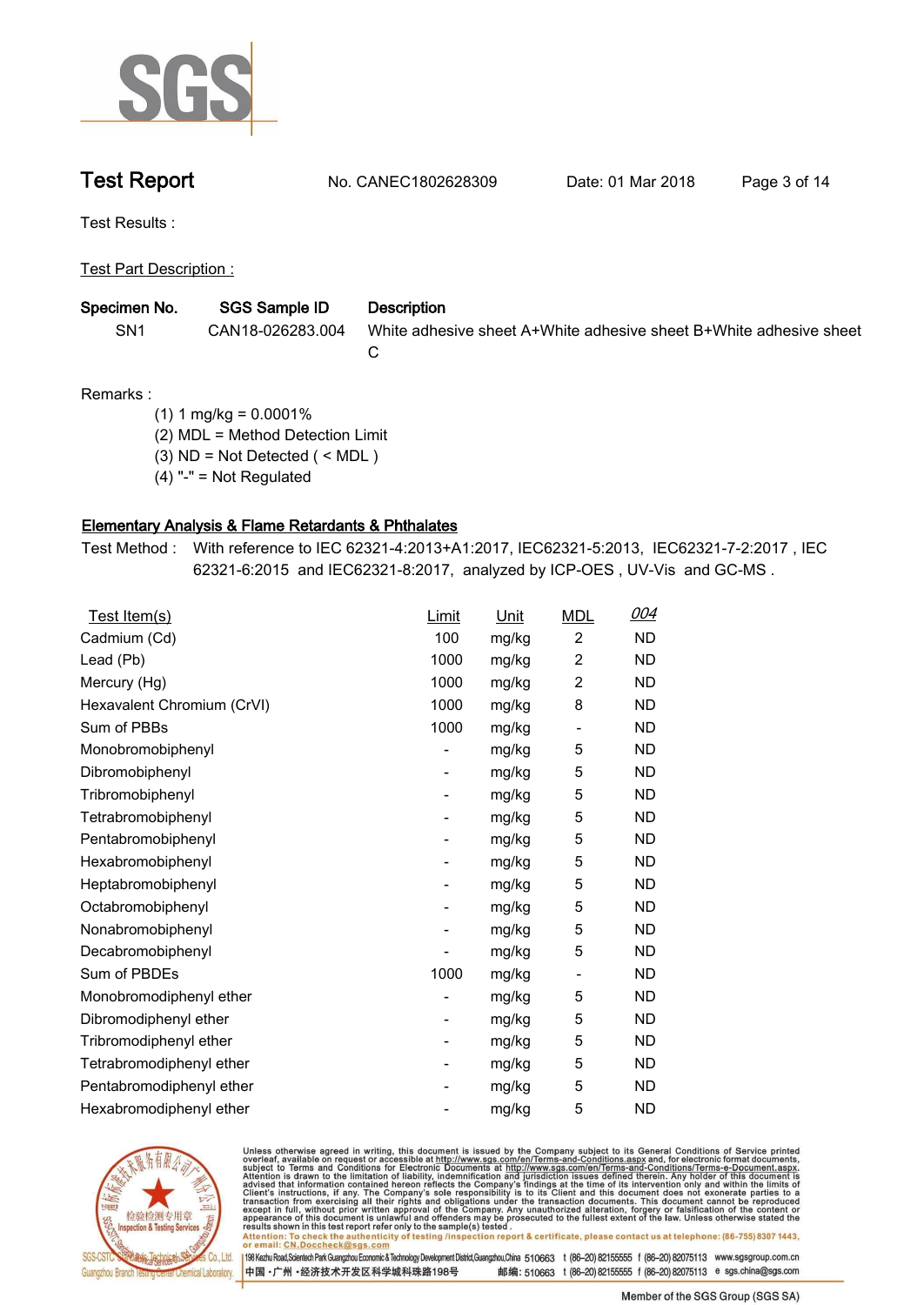

| <b>Test Report</b>                  | No. CANEC1802628309 |       |     | Date: 01 Mar 2018 | Page 4 of 14 |
|-------------------------------------|---------------------|-------|-----|-------------------|--------------|
| Test Item(s)                        | Limit               | Unit  | MDL | 004               |              |
| Heptabromodiphenyl ether            | -                   | mg/kg | 5   | <b>ND</b>         |              |
| Octabromodiphenyl ether             | ٠                   | mg/kg | 5   | <b>ND</b>         |              |
| Nonabromodiphenyl ether             | ٠                   | mg/kg | 5   | <b>ND</b>         |              |
| Decabromodiphenyl ether             | -                   | mg/kg | 5   | <b>ND</b>         |              |
| Dibutyl phthalate (DBP)             | 1000                | mg/kg | 50  | <b>ND</b>         |              |
| Butyl benzyl phthalate (BBP)        | 1000                | mg/kg | 50  | <b>ND</b>         |              |
| Bis (2-ethylhexyl) phthalate (DEHP) | 1000                | mg/kg | 50  | <b>ND</b>         |              |
| Diisobutyl Phthalates (DIBP)        | 1000                | mg/kg | 50  | <b>ND</b>         |              |

**(1) The maximum permissible limit is quoted from RoHS Directive (EU) 2015/863. IEC 62321 series is equivalent to EN 62321 series** 

**http://www.cenelec.eu/dyn/www/f?p=104:30:1742232870351101::::FSP\_ORG\_ID,FSP\_LANG\_ID:12586 37,25**

**(2) The sample(s) was/were analyzed on behalf of the applicant as mixing sample in one testing. The above result(s) was/were only given as the informality value and only for reference..**

# **European Directive 94/62/EC and its amendments - Total Lead, Cadmium, Mercury and Hexavalent Chromium Content.**

**Test Method :. With reference to GZTC CHEM-TOP-174-01. Analysis of Cadmium, Lead and Mercury was performed by ICP-OES. Analysis of Hexavalent Chromium (Cr(VI)) was performed by UV-Vis.**

| Test Item $(s)$              | Limit                    | <u>Unit</u> | <b>MDL</b> | <u>004</u> |
|------------------------------|--------------------------|-------------|------------|------------|
| Cadmium (Cd)                 | $\overline{\phantom{0}}$ | mg/kg       | 5          | ND         |
| Lead (Pb)                    | $\overline{\phantom{0}}$ | mg/kg       | 5          | ND         |
| Hexavalent Chromium (CrVI)   | $\overline{\phantom{0}}$ | mg/kg       | 5          | ND         |
| Mercury (Hg)                 | $\overline{\phantom{0}}$ | mg/kg       | 5          | ND         |
| Total (Pb + Cd + Cr VI + Hg) | 100                      | mg/kg       | ۰          | ND         |

# **Soluble Elementary Analysis.**

**Test Method :. With reference to EN 71-3:2013+A2:2017. Analysis was performed by ICP-OES..**

| Test Item(s)         | <u>Limit</u> | <u>Unit</u> | <b>MDL</b> | 004 |
|----------------------|--------------|-------------|------------|-----|
| Soluble Aluminum(Al) | 70000        | mg/kg       | 50         | 162 |
| Soluble Arsenic (As) | 47           | mg/kg       | 10         | ND  |
| Soluble Boron(B)     | 15000        | mg/kg       | 50         | ND  |
| Soluble Barium (Ba)  | 18750        | mg/kg       | 50         | ND  |
| Soluble Cadmium (Cd) | 17           | mg/kg       | 5          | ND  |



Unless otherwise agreed in writing, this document is issued by the Company subject to its General Conditions of Service printed overleaf, available on request or accessible at http://www.sgs.com/en/Terms-and-Conditions.asp resums shown in mas lost report tells with one sample(s) lesied .<br>Attention: To check the authenticity of testing /inspection report & certificate, please contact us at telephone: (86-755) 8307 1443,<br>or email: <u>CN.Doccheck</u>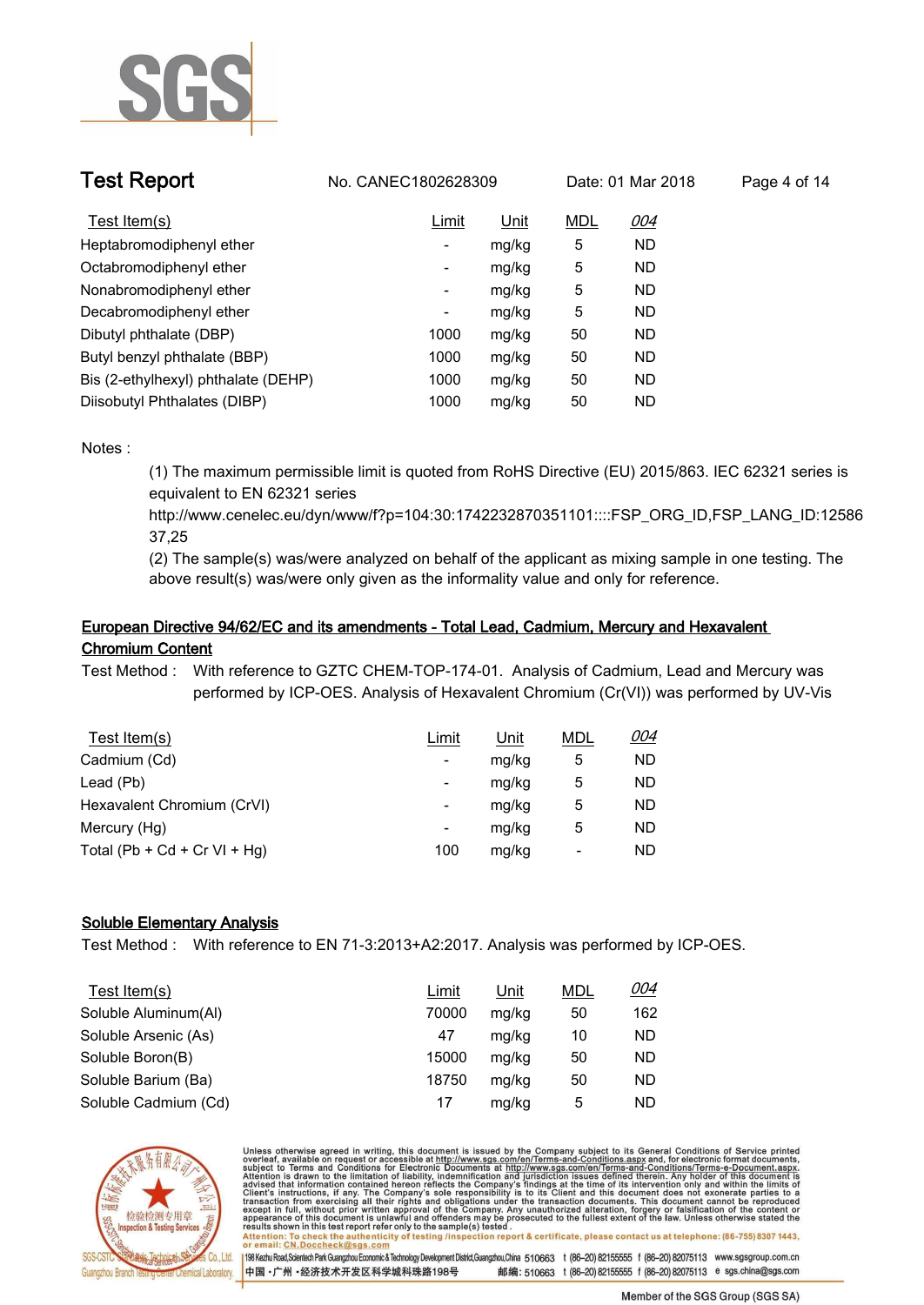

| <b>Test Report</b>                | No. CANEC1802628309 |       |            | Date: 01 Mar 2018 | Page 5 of 14 |
|-----------------------------------|---------------------|-------|------------|-------------------|--------------|
| Test Item(s)                      | Limit               | Unit  | <b>MDL</b> | 004               |              |
| Soluble Cobalt(Co)                | 130                 | mg/kg | 10         | ND.               |              |
| Soluble Chromium (III) (Cr (III)) | 460                 | mg/kg | 5          | ND.               |              |
| Soluble Copper(Cu)                | 7700                | mg/kg | 50         | ND                |              |
| Soluble Mercury (Hg)              | 94                  | mg/kg | 10         | ND                |              |
| Soluble Manganese(Mn)             | 15000               | mg/kg | 50         | ND.               |              |
| Soluble Nickel(Ni)                | 930                 | mg/kg | 10         | ND.               |              |
| Soluble Lead (Pb)                 | 160                 | mg/kg | 10         | ND                |              |
| Soluble Antimony (Sb)             | 560                 | mg/kg | 10         | ND                |              |
| Soluble Selenium (Se)             | 460                 | mg/kg | 10         | ND                |              |
| Soluble Zinc (Zn)                 | 46000               | mg/kg | 50         | ND.               |              |
| Soluble Strontium(Sr)             | 56000               | mg/kg | 50         | ND.               |              |
| Soluble Tin(Sn)                   | 180000              | mg/kg | 4.9        | ND                |              |
| Soluble Organic Tin               | 12                  | mg/kg | -          | <b>ND</b>         |              |
| Soluble Chromium (VI) (Cr (VI))   | 0.2                 | mg/kg | 0.18       | ND                |              |

**1.Soluble Chromium (III)= Soluble Total Chromium- Soluble Chromium (VI)**

**2. Confirmation test of soluble chromium (III) & chromium (VI) is not required in case of soluble chromium does not exceed their requirements as specified in EN 71-3:2013+A2:2017.**

**3. Confirmation test of soluble organic tin is not required in case of soluble tin, after conversion, does not exceed the soluble organic tin requirement as specified in EN 71-3:2013+A2:2017.**

**4. The sample(s) was/were analyzed on behalf of the applicant as mixing sample in one testing. The above result(s) was/were only given as the informality value and only for reference.** 

**5. The limit was submitted by applicant..**

# **Elementary Analysis.**

**Test Method :. With reference to CPSC-CH-E1002-08.3. Analysis was performed by ICP-OES..**

| <u>Test Item(s)</u> | Limit | Unit     | <u>MDL</u> | <u>004</u> |
|---------------------|-------|----------|------------|------------|
| Total Lead (Pb)     | 100   | mg/kg 20 |            | <b>ND</b>  |

# **Halogen.**

**Test Method :. With reference to EN 14582:2016, analysis was performed by IC..**



Unless otherwise agreed in writing, this document is issued by the Company subject to its General Conditions of Service printed overleaf, available on request or accessible at http://www.sgs.com/en/Terms-and-Conditions.asp resums shown in mas lost report tells with one sample(s) lesied .<br>Attention: To check the authenticity of testing /inspection report & certificate, please contact us at telephone: (86-755) 8307 1443,<br>or email: <u>CN.Doccheck</u> 198 Kezhu Road,Scientech Park Guangzhou Economic & Technology Development District,Guangzhou,China 510663 t (86-20) 82155555 f (86-20) 82075113 www.sgsgroup.com.cn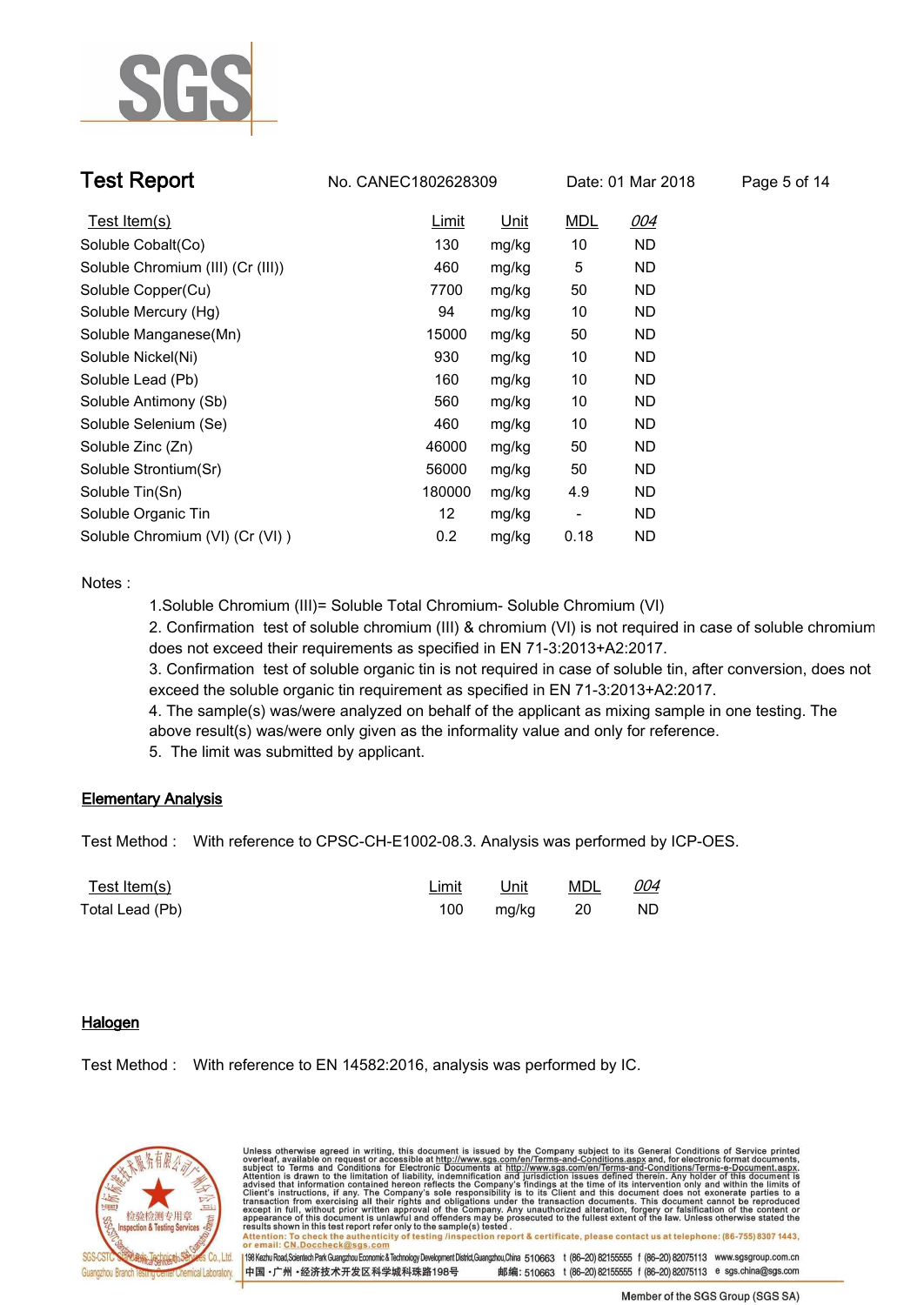

| <b>Test Report</b> | No. CANEC1802628309      |       |            | Date: 01 Mar 2018 | Page 6 of 14 |
|--------------------|--------------------------|-------|------------|-------------------|--------------|
| Test Item(s)       | <u>Limit</u>             | Unit  | <b>MDL</b> | <u>004</u>        |              |
| Fluorine (F)       | ٠                        | mg/kg | 50         | ND                |              |
| Chlorine (CI)      | 900                      | mg/kg | 50         | 298               |              |
| Bromine (Br)       | 900                      | mg/kg | 50         | ND                |              |
| lodine (I)         | $\overline{\phantom{0}}$ | mg/kg | 50         | <b>ND</b>         |              |

**1. The sample(s) was/were analyzed on behalf of the applicant as mixing sample in one testing. The above result(s) was/were only given as the informality value and only for reference.** 

**2. Cl+Br ‹ 1500mg/kg. The limit was submitted by applicant..**

# **Soluble Elementary Analysis.**

**Test Method :. With reference to ASTM F 963-16(Clause 8.3)& EN71 Part 3 : 1994, analysis was performed by ICP-OES..**

| Test Item(s)          | Limit | <u>Unit</u> | <b>MDL</b> | <u>004</u> |
|-----------------------|-------|-------------|------------|------------|
| Soluble Lead (Pb)     | 90    | mg/kg       | 5          | <b>ND</b>  |
| Soluble Antimony (Sb) | 60    | mg/kg       | 5          | <b>ND</b>  |
| Soluble Arsenic (As)  | 25    | mg/kg       | 2.5        | <b>ND</b>  |
| Soluble Barium (Ba)   | 1000  | mg/kg       | 10         | ND.        |
| Soluble Cadmium (Cd)  | 75    | mg/kg       | 5          | ND.        |
| Soluble Chromium (Cr) | 60    | mg/kg       | 5          | <b>ND</b>  |
| Soluble Mercury (Hg)  | 60    | mg/kg       | 5          | ND.        |
| Soluble Selenium (Se) | 500   | mg/kg       | 10         | ND.        |

**Notes :.**

**(1)Results shown are of the adjusted analytical results (2) The sample(s) was/were analyzed on behalf of the applicant as mixing sample in one testing. The above result(s) was/were only given as the informality value and only for reference.** 

**(3) The limit was submitted by applicant..**

# **Bisphenol-A.**

**Test Method :. SGS In-house method (GZTC CHEM-TOP-075-02, with reference to US EPA Method 3550C:2007), analysis was performed by HPLC-MS..**

| Test Item(s) |           | Unit MDL 004 |      |
|--------------|-----------|--------------|------|
| Bisphenol-A  | mg/kg 1.0 |              | - ND |

### **Notes :.**



Unless otherwise agreed in writing, this document is issued by the Company subject to its General Conditions of Service printed overleaf, available on request or accessible at http://www.sgs.com/en/Terms-and-Conditions.asp resuns shown in this test report refer only to the sample(s) tested .<br>Attention: To check the authenticity of testing /inspection report & certificate, please contact us at telephone: (86-755) 8307 1443,<br>or email: <u>CN.Docc</u> 198 Kezhu Road,Scientech Park Guangzhou Economic & Technology Development District,Guangzhou,China 510663 t (86-20) 82155555 f (86-20) 82075113 www.sgsgroup.com.cn 中国·广州·经济技术开发区科学城科珠路198号 邮编: 510663 t (86-20) 82155555 f (86-20) 82075113 e sgs.china@sgs.com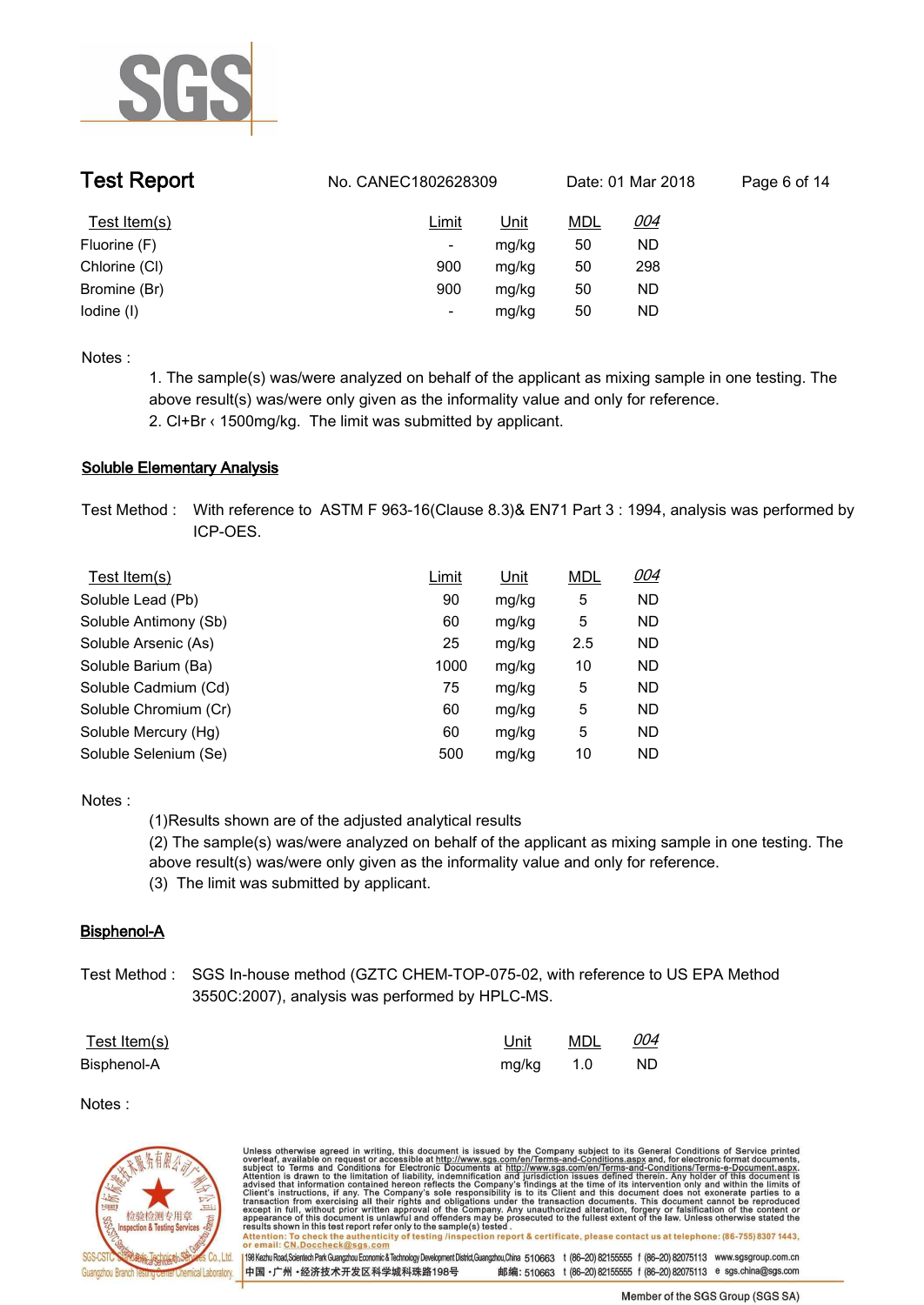

```
Test Report. No. CANEC1802628309 Date: 01 Mar 2018. Page 7 of 14.
```
**The sample(s) was/were analyzed on behalf of the applicant as mixing sample in one testing. The above result(s) was/were only given as the informality value and only for reference..**

# **CPSIA section 108 - Phthalates.**

**Test Method :. With reference to CPSC-CH-C1001-09.3, analysis was performed by GC-MS.**

# **Concentration of phthalates in components of toy product**

| Test Item(s)                          | CAS NO   | Permissible  | Unit                | <b>MDL</b> | <u>004</u>  |  |
|---------------------------------------|----------|--------------|---------------------|------------|-------------|--|
| Dibutyl Phthalate (DBP)               | 84-74-2  | Limit<br>0.1 | $\%$ (w/w)          | 0.005      | ND.         |  |
| Benzylbutyl Phthalate (BBP)           | 85-68-7  | 0.1          | % (w/w)             | 0.005      | ND.         |  |
| Bis(2-ethylhexyl) Phthalate<br>(DEHP) | 117-81-7 | 0.1          | $\frac{\% (w/w)}{}$ | 0.005      | ND.         |  |
| Comment                               |          |              |                     |            | <b>PASS</b> |  |

# **Concentration of phthalates in components of toy that can be placed in the mouth or childcare article**

| Test Item(s)                | CAS NO       | Permissible | Unit       | <u>MDL</u> | <u>004</u>  |  |  |
|-----------------------------|--------------|-------------|------------|------------|-------------|--|--|
|                             |              | Limit       |            |            |             |  |  |
| Diisononyl Phthalate (DINP) | 28553-12-0 / | 0.1         | $%$ (w/w)  | 0.005      | ND.         |  |  |
|                             | 68515-48-0   |             |            |            |             |  |  |
| Di-n-octyl Phthalate (DNOP) | 117-84-0     | 0.1         | $\%$ (w/w) | 0.005      | ND.         |  |  |
|                             |              |             |            |            |             |  |  |
| Diisodecyl Phthalate (DIDP) | 26761-40-0 / | 0.1         | $%$ (w/w)  | 0.005      | ND.         |  |  |
|                             | 68515-49-1   |             |            |            |             |  |  |
| Comment                     |              |             |            |            | <b>PASS</b> |  |  |

# **Phthalate.**

**Test Method :. With reference to EN14372: 2004. Analysis was performed by GC-MS..**

| Test Item(s)                       | CAS NO.  | Unit                | MDL   | 004 |  |
|------------------------------------|----------|---------------------|-------|-----|--|
| Dibutyl Phthalate (DBP)            | 84-74-2  | $\frac{\% (w/w)}{}$ | 0.003 | ND  |  |
| Benzylbutyl Phthalate (BBP)        | 85-68-7  | %(w/w)              | 0.003 | ND  |  |
| Bis(2-ethylhexyl) Phthalate (DEHP) | 117-81-7 | $\frac{\% (w/w)}{}$ | 0.003 | ND  |  |



Unless otherwise agreed in writing, this document is issued by the Company subject to its General Conditions of Service printed overleaf, available on request or accessible at http://www.sgs.com/en/Terms-and-Conditions.asp résults shown in this test report refer only to the sample(s) tésted .<br>Attention: To check the authenticity of testing /inspection report & certificate, please contact us at telephone: (86-755) 8307 1443,<br>or email: <u>CN.Doc</u>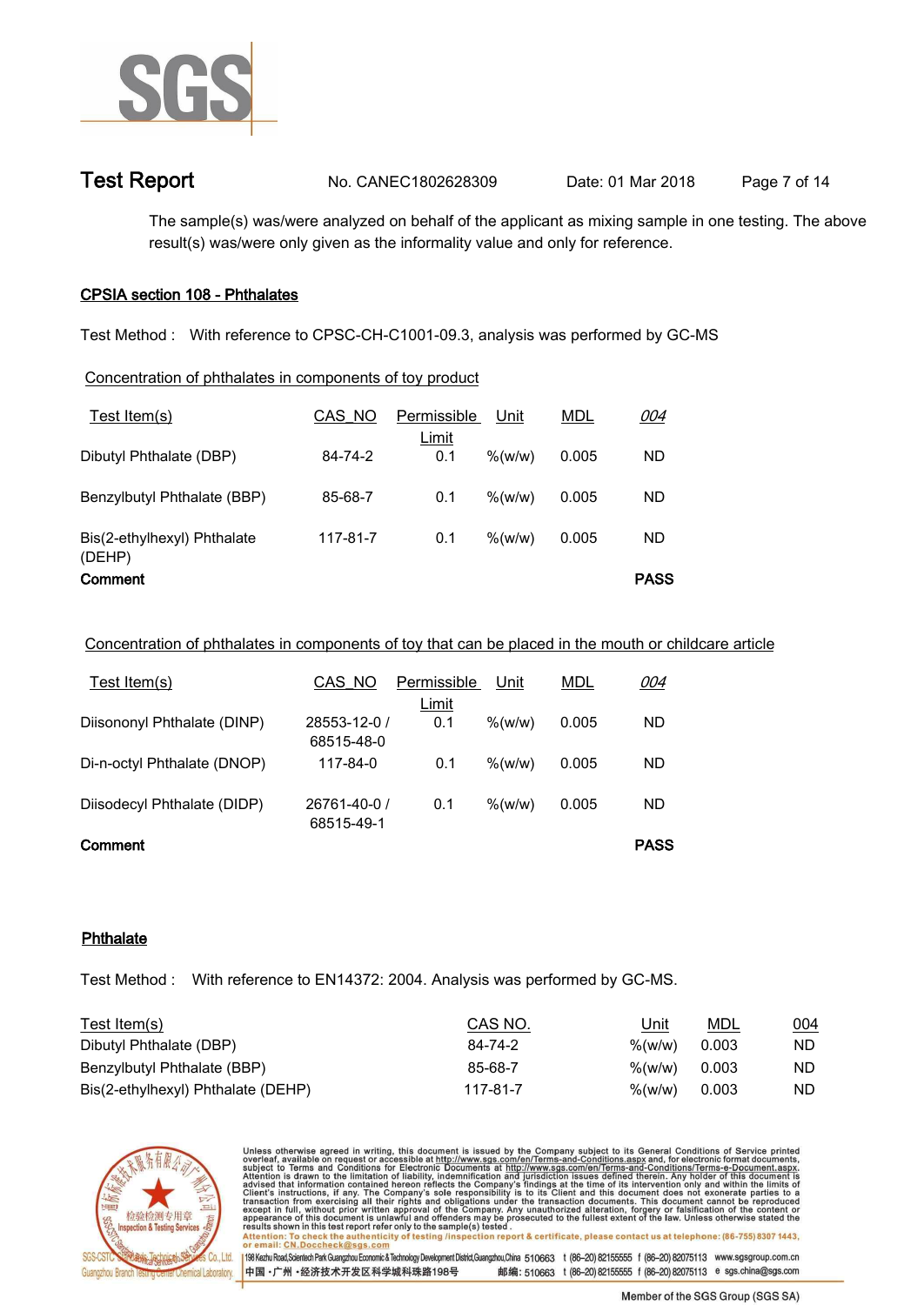

| <b>Test Report</b>          | No. CANEC1802628309 | Date: 01 Mar 2018 |            | Page 8 of 14 |  |
|-----------------------------|---------------------|-------------------|------------|--------------|--|
| Test Item(s)                | CAS NO.             | Unit              | <u>MDL</u> | 004          |  |
| Diisononyl Phthalate (DINP) | 28553-12-0 /        | $\%$ (w/w)        | 0.010      | ND.          |  |
|                             | 68515-48-0          |                   |            |              |  |
| Di-n-octyl Phthalate (DNOP) | 117-84-0            | $\%$ (w/w)        | 0.003      | ND.          |  |
| Diisodecyl Phthalate (DIDP) | 26761-40-0 /        | $\%$ (w/w)        | 0.010      | <b>ND</b>    |  |
|                             | 68515-49-1          |                   |            |              |  |
| Di-n-hexyl Phthalate (DnHP) | 84-75-3             | $\%$ (w/w)        | 0.003      | ND.          |  |

**(1)DBP,BBP,DEHP Reference information: Entry 51 of Regulation (EC) No 552/2009 amending Annex XVII of REACH Regulation (EC) No 1907/2006 (previously restricted under Directive 2005/84/EC):** 

**i) Shall not be used as substances or in mixtures, in concentrations greater than 0.1 % by weight of the plasticised material, in toys and childcare articles.** 

**ii) Toys and childcare articles containing these phthalates in a concentration greater than 0.1 % by weight of the plasticised material shall not be placed on the market.** 

**(2)DINP, DNOP, DIDP Reference information: Entry 52 of Regulation (EC) No 552/2009 amending Annex XVII of REACH Regulation (EC) No 1907/2006 (previously restricted under Directive 2005/84/EC).** 

**i) Shall not be used as substances or in mixtures, in concentrations greater than 0.1 % by weight of the plasticised material, in toys and childcare articles which can be placed in the mouth by children.** 

**ii) Such toys and childcare articles containing these phthalates in a concentration greater than 0.1 % by weight of the plasticised material shall not be placed on the market.** 

**Please refer to Regulation (EC) No 552/2009 to get more detail information**

**(3) The sample(s) was/were analyzed on behalf of the applicant as mixing sample in one testing. The above result(s) was/were only given as the informality value and only for reference.** 

**(4) DBP+BBP+DEHP ‹ 1000mg/kg, DINP+DNOP+DIDP ‹ 1000mg/kg. The limit was submitted by applicant..**

**Remark**:**Results shown are of the total weight of mixed samples..**



Unless otherwise agreed in writing, this document is issued by the Company subject to its General Conditions of Service printed overleaf, available on request or accessible at http://www.sgs.com/en/Terms-and-Conditions.asp resums shown in mas lost report tells with one sample(s) lesied .<br>Attention: To check the authenticity of testing /inspection report & certificate, please contact us at telephone: (86-755) 8307 1443,<br>or email: <u>CN.Doccheck</u>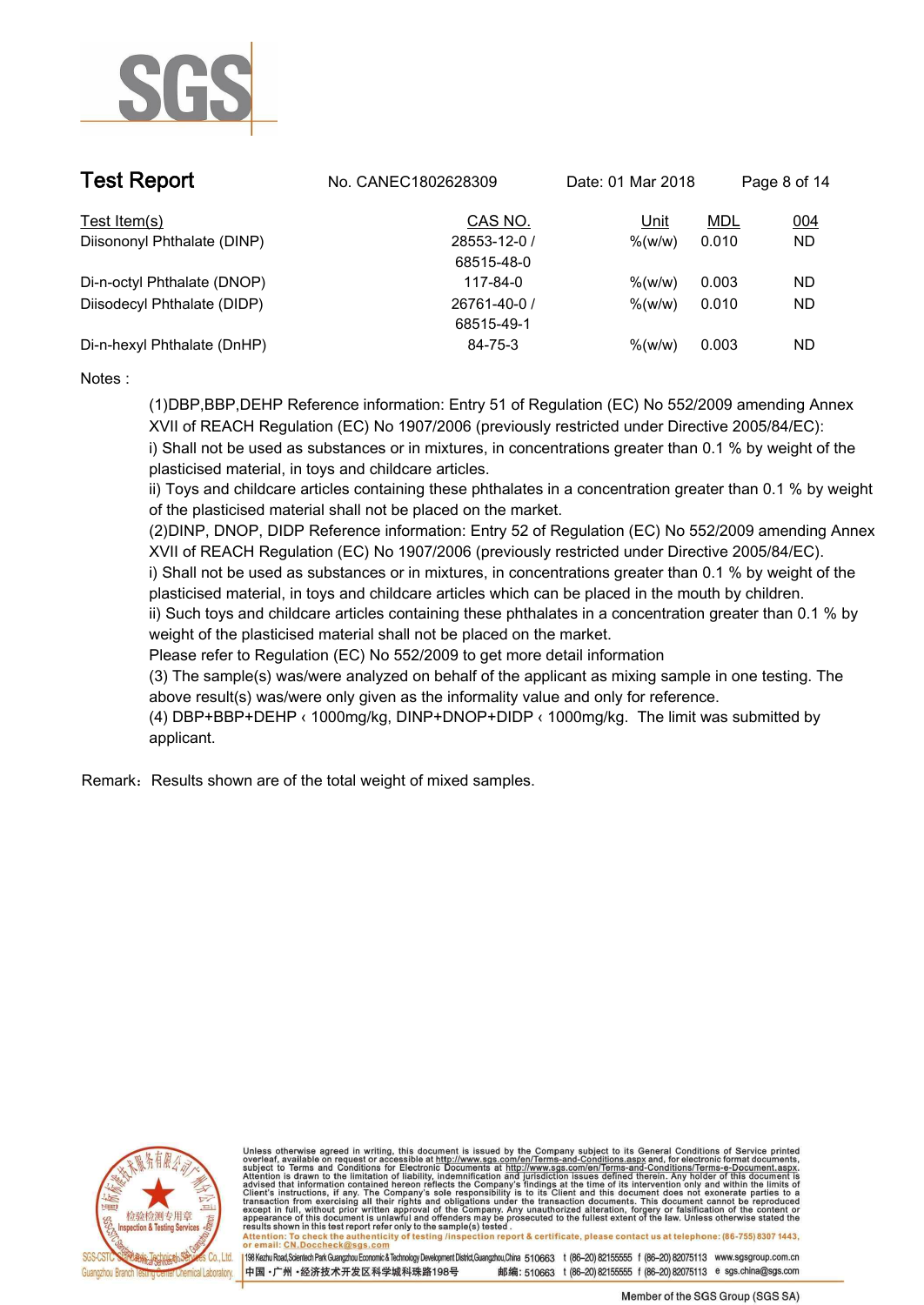

**Test Report. No. CANEC1802628309 Date: 01 Mar 2018. Page 9 of 14.**

# **ATTACHMENTS Pb/Cd/Hg/Cr6+/PBBs/PBDEs Testing Flow Chart**

- **1)** Name of the person who made testing: **Edith Zhang / Sunny Hu**
- **2)** Name of the person in charge of testing: **Bella Wang / Qiong Liu**
- **3) These samples were dissolved totally by pre-conditioning method according to below flow chart.**
	- **(Cr6+ and PBBs/PBDEs test method excluded).**





Unless otherwise agreed in writing, this document is issued by the Company subject to its General Conditions of Service printed<br>overleaf, available on request or accessible at http://www.sgs.com/en/Terms-and-Conditions.asp résults shown in this test report refer only to the sample(s) tésted .<br>Attention: To check the authenticity of testing /inspection report & certificate, please contact us at telephone: (86-755) 8307 1443,<br>or email: <u>CN.Doc</u>

198 Kezhu Road,Scientech Park Guangzhou Economic & Technology Development District,Guangzhou,China 510663 t (86-20) 82155555 f (86-20) 82075113 www.sgsgroup.com.cn

邮编: 510663 t (86-20) 82155555 f (86-20) 82075113 e sgs.china@sgs.com 中国·广州·经济技术开发区科学城科珠路198号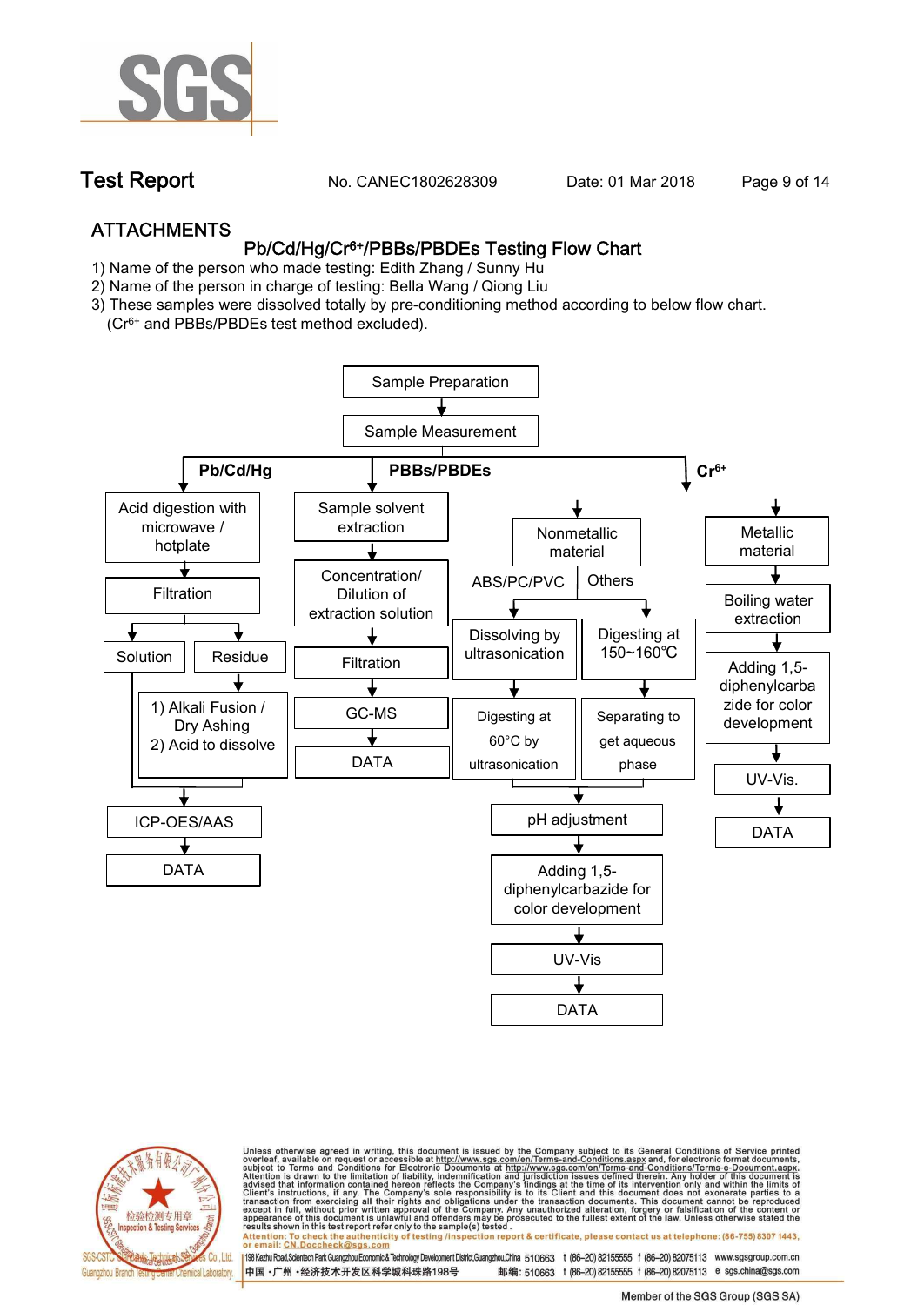

**Test Report. No. CANEC1802628309 Date: 01 Mar 2018. Page 10 of 14.**

# **ATTACHMENTS**<br>Phthalates Testing Flow Chart<br>1) Name of the person who made testing: Sunny Hu

**2) Name of the person in charge of testing: Qiong Liu**





Unless otherwise agreed in writing, this document is issued by the Company subject to its General Conditions of Service printed<br>overleaf, available on request or accessible at http://www.sgs.com/en/Terms-and-Conditions.asp results shown in this test report refer only to the sample(s) tested .<br>Attention: To check the authenticity of testing /inspection report & certificate, please contact us at telephone: (86-755) 8307 1443,<br>or email: <u>CN.Doc</u>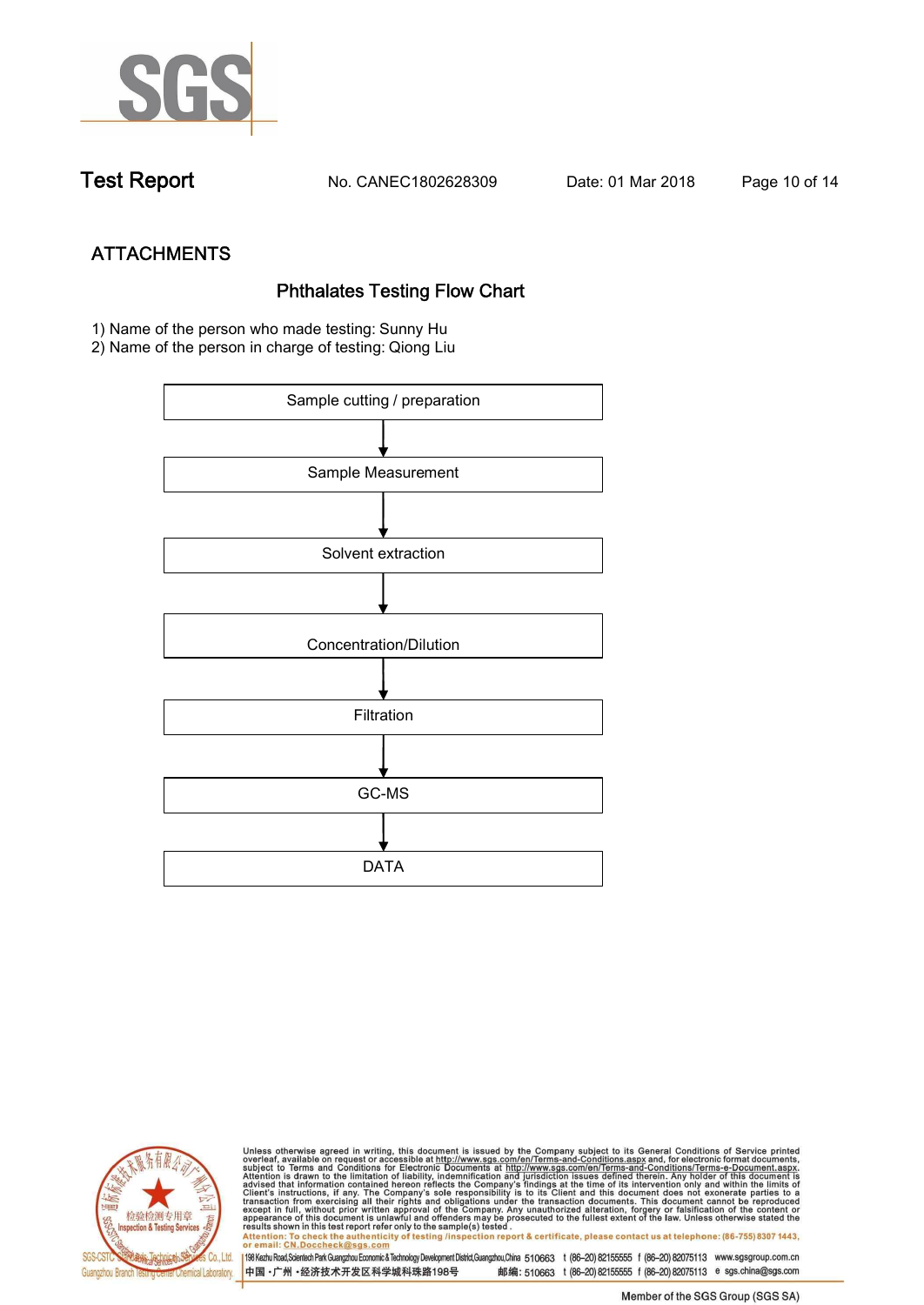

**Test Report. No. CANEC1802628309 Date: 01 Mar 2018. Page 11 of 14.**

# **ATTACHMENTS Pb/Cd/Hg/Cr6+ Testing Flow Chart**

**1) Name of the person who made testing: Edith Zhang**

**2) Name of the person in charge of testing: Bella Wang**





Unless otherwise agreed in writing, this document is issued by the Company subject to its General Conditions of Service printed overleaf, available on request or accessible at http://www.sgs.com/en/Terms-and-Conditions.asp results shown in this test report refer only to the sample(s) tested .<br>Attention: To check the authenticity of testing /inspection report & certificate, please contact us at telephone: (86-755) 8307 1443,<br>or email: <u>CN.Doc</u>

198 Kezhu Road,Scientech Park Guangzhou Economic & Technology Development District,Guangzhou,China 510663 t (86-20) 82155555 f (86-20) 82075113 www.sgsgroup.com.cn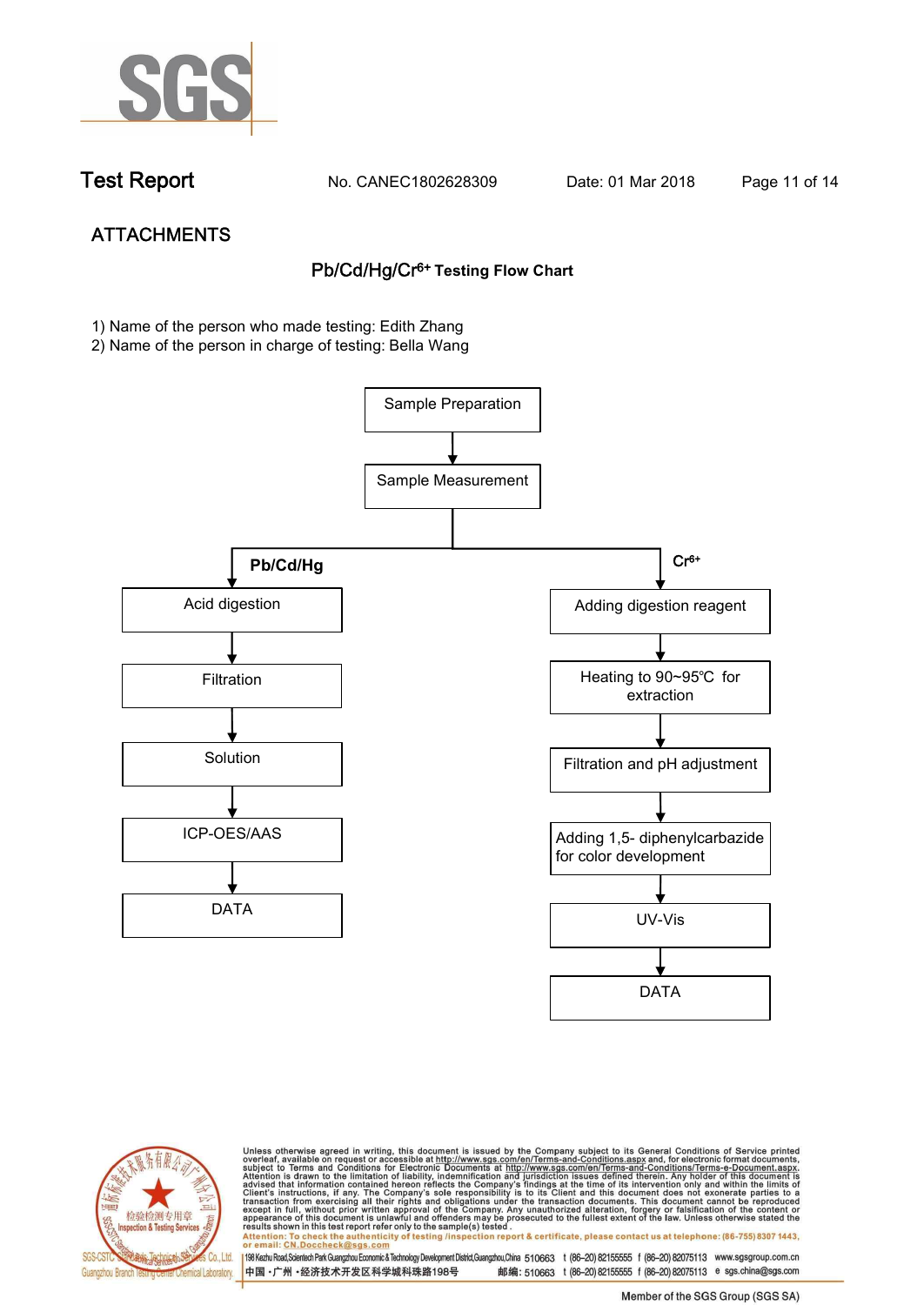

**Test Report. No. CANEC1802628309 Date: 01 Mar 2018. Page 12 of 14.**

# **ATTACHMENTS Halogen Testing Flow Chart**

- **1) Name of the person who made testing: Bruce Xiao**
- **2) Name of the person in charge of testing: Bella Wang**





Unless otherwise agreed in writing, this document is issued by the Company subject to its General Conditions of Service printed<br>overleaf, available on request or accessible at http://www.sgs.com/en/Terms-and-Conditions.asp results shown in this test report refer only to the sample(s) tested .<br>Attention: To check the authenticity of testing /inspection report & certificate, please contact us at telephone: (86-755) 8307 1443,<br>or email: <u>CN.Doc</u>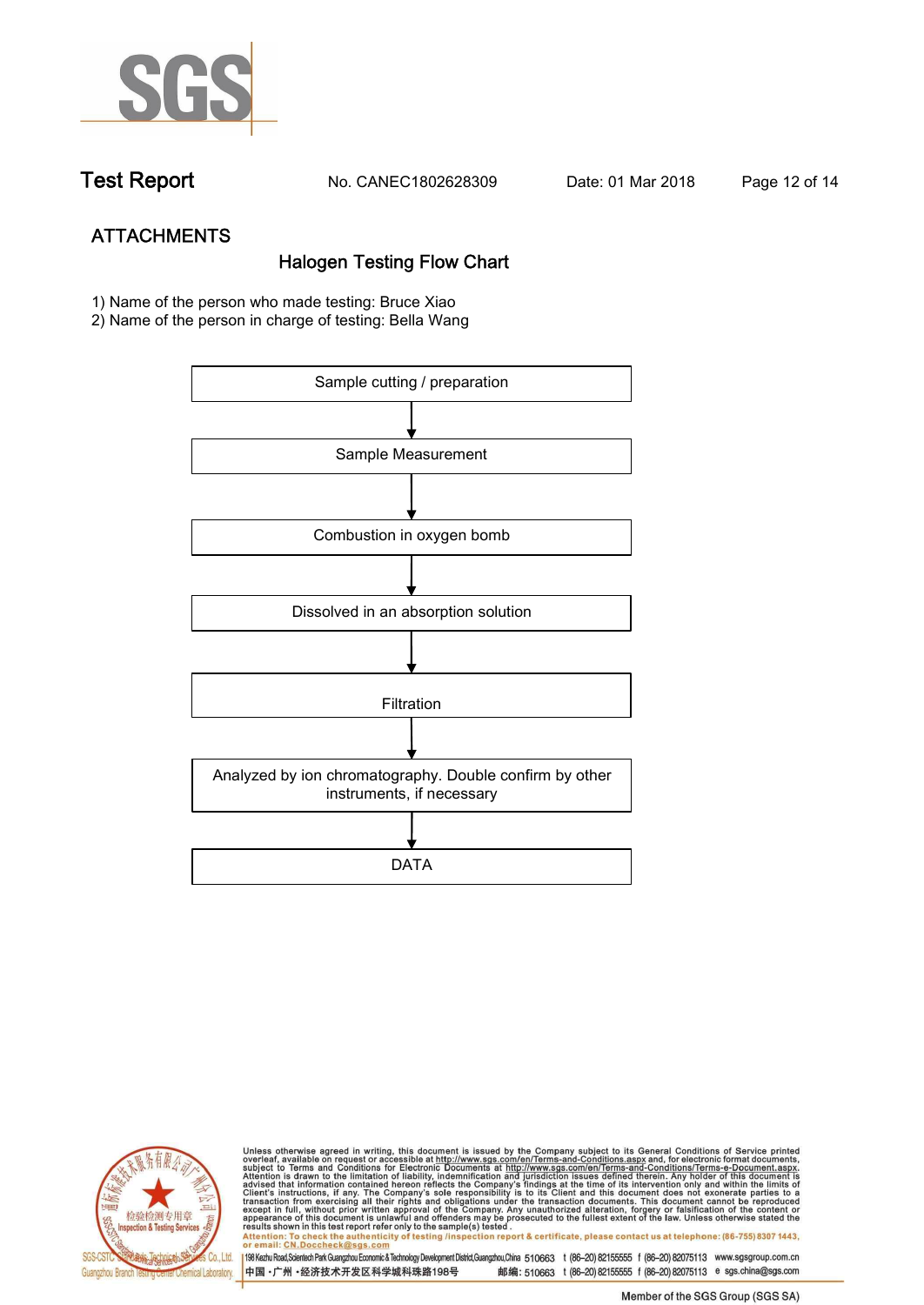

**Test Report. No. CANEC1802628309 Date: 01 Mar 2018. Page 13 of 14.**

# **ATTACHMENTS BPA Testing Flow Chart**

**1) Name of the person who made testing: Zhihong Wang**

**2) Name of the person in charge of testing: Qiong Liu**





Unless otherwise agreed in writing, this document is issued by the Company subject to its General Conditions of Service printed<br>overleaf, available on request or accessible at http://www.sgs.com/en/Terms-and-Conditions.asp results shown in this test report refer only to the sample(s) tested .<br>Attention: To check the authenticity of testing /inspection report & certificate, please contact us at telephone: (86-755) 8307 1443,<br>or email: <u>CN.Doc</u>